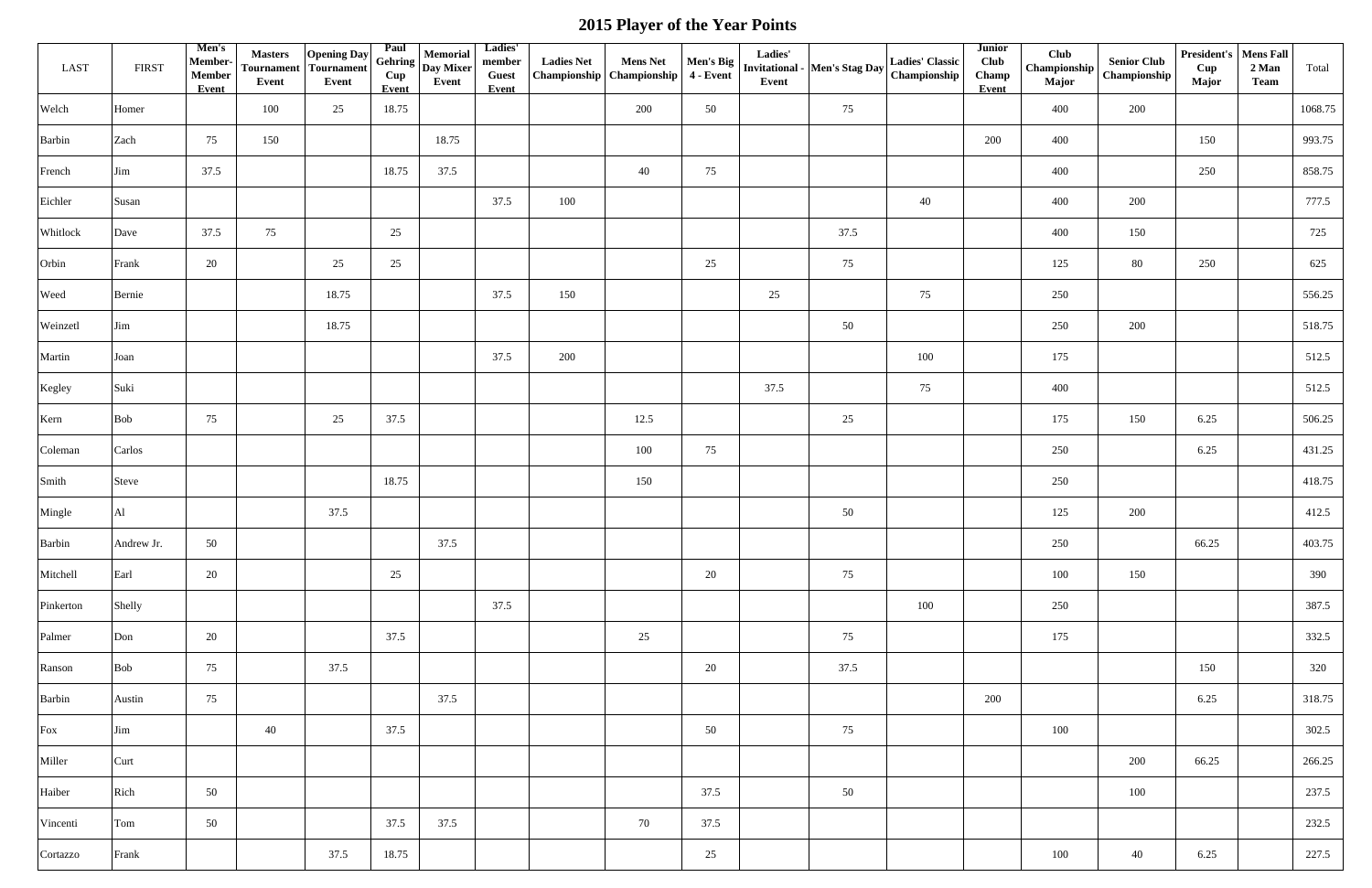| LAST        | <b>FIRST</b> | Men's<br>Member-<br>$\label{eq:em} \textbf{Member}$<br>Event | <b>Masters</b><br><b>Tournament</b><br>Event | Opening Day<br><b>Tournament</b><br>Event | Paul<br>Cup<br>Event | Memorial<br>$\frac{1}{2}$ Gehring $\left  \frac{1}{2} \right $ Day Mixer<br>Event | Ladies'<br>member<br><b>Guest</b><br>Event |    |    | Ladies'<br>Event | Ladies Net Mens Net Men's Big $\begin{bmatrix}$ Ladies<br>Championship Championship 4 - Event $\begin{bmatrix}$ Invitational - Men's Stag Day | <b>Ladies' Classic</b><br>Championship | <b>Junior</b><br><b>Club</b><br>Champ<br>Event | Club<br><b>Major</b> | <b>Senior Club</b><br>$\begin{array}{c c}\n\hline\n\end{array}$ Championship $\begin{array}{c c}\n\hline\n\end{array}$ | <b>President's   Mens Fall</b><br>2 Man<br>Cup<br><b>Major</b><br><b>Team</b> | Total  |
|-------------|--------------|--------------------------------------------------------------|----------------------------------------------|-------------------------------------------|----------------------|-----------------------------------------------------------------------------------|--------------------------------------------|----|----|------------------|-----------------------------------------------------------------------------------------------------------------------------------------------|----------------------------------------|------------------------------------------------|----------------------|------------------------------------------------------------------------------------------------------------------------|-------------------------------------------------------------------------------|--------|
| Barbin      | Evan         |                                                              |                                              |                                           |                      | 18.75                                                                             |                                            |    |    |                  |                                                                                                                                               |                                        | 200                                            |                      |                                                                                                                        |                                                                               | 218.75 |
| Russell     | Matt         |                                                              |                                              |                                           |                      |                                                                                   |                                            |    | 25 |                  |                                                                                                                                               |                                        |                                                | 175                  |                                                                                                                        |                                                                               | 200    |
| Baynes      | John         | 20                                                           | 50                                           |                                           |                      |                                                                                   |                                            |    | 70 |                  | 37.5                                                                                                                                          |                                        |                                                |                      |                                                                                                                        |                                                                               | 177.5  |
| Mongomery   | Darlene      |                                                              |                                              |                                           |                      |                                                                                   | 25                                         | 80 |    | 10               |                                                                                                                                               | 50                                     |                                                |                      |                                                                                                                        |                                                                               | 165    |
| Webb        | Wendy        |                                                              |                                              |                                           |                      |                                                                                   | 37.5                                       | 60 |    | 25               |                                                                                                                                               | 40                                     |                                                |                      |                                                                                                                        |                                                                               | 162.5  |
| Westerfer   | Steve        |                                                              |                                              | 25                                        | 25                   |                                                                                   |                                            |    | 20 |                  |                                                                                                                                               |                                        |                                                | 75                   |                                                                                                                        | 6.25                                                                          | 151.25 |
| Adams       | Derek        |                                                              |                                              |                                           |                      |                                                                                   |                                            |    |    |                  |                                                                                                                                               |                                        | 150                                            |                      |                                                                                                                        |                                                                               | 150    |
| Williams    | Jane         |                                                              |                                              |                                           |                      |                                                                                   | 25                                         | 40 |    | 10               |                                                                                                                                               | 50                                     |                                                |                      |                                                                                                                        |                                                                               | 125    |
| Kluge       | Sean         |                                                              |                                              |                                           |                      |                                                                                   |                                            |    |    |                  |                                                                                                                                               |                                        |                                                | 125                  |                                                                                                                        |                                                                               | 125    |
| Mullin      | Brian        |                                                              |                                              | 37.5                                      |                      |                                                                                   |                                            |    |    |                  |                                                                                                                                               |                                        |                                                |                      |                                                                                                                        | 66.25                                                                         | 103.75 |
| Falkenstein | Jack         |                                                              |                                              |                                           |                      |                                                                                   |                                            |    |    |                  |                                                                                                                                               |                                        |                                                |                      | 100                                                                                                                    |                                                                               | 100    |
| Snyder      | Alan         | 25                                                           |                                              |                                           |                      |                                                                                   |                                            |    |    |                  | 75                                                                                                                                            |                                        |                                                |                      |                                                                                                                        |                                                                               | 100    |
| Hedrick     | Mike         |                                                              |                                              | 18.75                                     |                      |                                                                                   |                                            |    |    |                  | 75                                                                                                                                            |                                        |                                                |                      |                                                                                                                        |                                                                               | 93.75  |
| Creek       | Harold       |                                                              |                                              |                                           |                      |                                                                                   |                                            |    |    |                  |                                                                                                                                               |                                        |                                                |                      | 80                                                                                                                     |                                                                               | 80     |
| Vincenti    | Tammie       |                                                              |                                              |                                           |                      | 37.5                                                                              |                                            |    |    | 37.5             |                                                                                                                                               |                                        |                                                |                      |                                                                                                                        |                                                                               | 75     |
| Pepper      | Phyllis      |                                                              |                                              | 18.75                                     |                      |                                                                                   | 25                                         |    |    | 25               |                                                                                                                                               |                                        |                                                |                      |                                                                                                                        |                                                                               | 68.75  |
| Archibald   | Dave         |                                                              |                                              |                                           |                      |                                                                                   |                                            |    |    |                  |                                                                                                                                               |                                        |                                                |                      |                                                                                                                        | 66.25                                                                         | 66.25  |
| Barbin      | Andrew Sr.   | 50                                                           |                                              |                                           |                      |                                                                                   |                                            |    |    |                  |                                                                                                                                               |                                        |                                                |                      |                                                                                                                        |                                                                               | 50     |
| Whiteoak    | <b>Bob</b>   | 25                                                           |                                              |                                           |                      |                                                                                   |                                            |    |    |                  | 25                                                                                                                                            |                                        |                                                |                      |                                                                                                                        |                                                                               | 50     |
| Smith       | Kathy        |                                                              |                                              |                                           |                      |                                                                                   | 37.5                                       |    |    | 10               |                                                                                                                                               |                                        |                                                |                      |                                                                                                                        |                                                                               | 47.5   |
| Nelles      | Mike         |                                                              |                                              |                                           |                      | 18.75                                                                             |                                            |    |    |                  | 25                                                                                                                                            |                                        |                                                |                      |                                                                                                                        |                                                                               | 43.75  |
| French      | Linda        |                                                              |                                              |                                           |                      | 37.5                                                                              |                                            |    |    |                  |                                                                                                                                               |                                        |                                                |                      |                                                                                                                        |                                                                               | 37.5   |
| Shivery     | Kay          |                                                              |                                              |                                           |                      |                                                                                   |                                            |    |    | 37.5             |                                                                                                                                               |                                        |                                                |                      |                                                                                                                        |                                                                               | 37.5   |
| Myers       | Nicki        |                                                              |                                              |                                           |                      |                                                                                   | 37.5                                       |    |    |                  |                                                                                                                                               |                                        |                                                |                      |                                                                                                                        |                                                                               | 37.5   |
| Mutterspaw  | Connie       |                                                              |                                              |                                           |                      |                                                                                   | 37.5                                       |    |    |                  |                                                                                                                                               |                                        |                                                |                      |                                                                                                                        |                                                                               | 37.5   |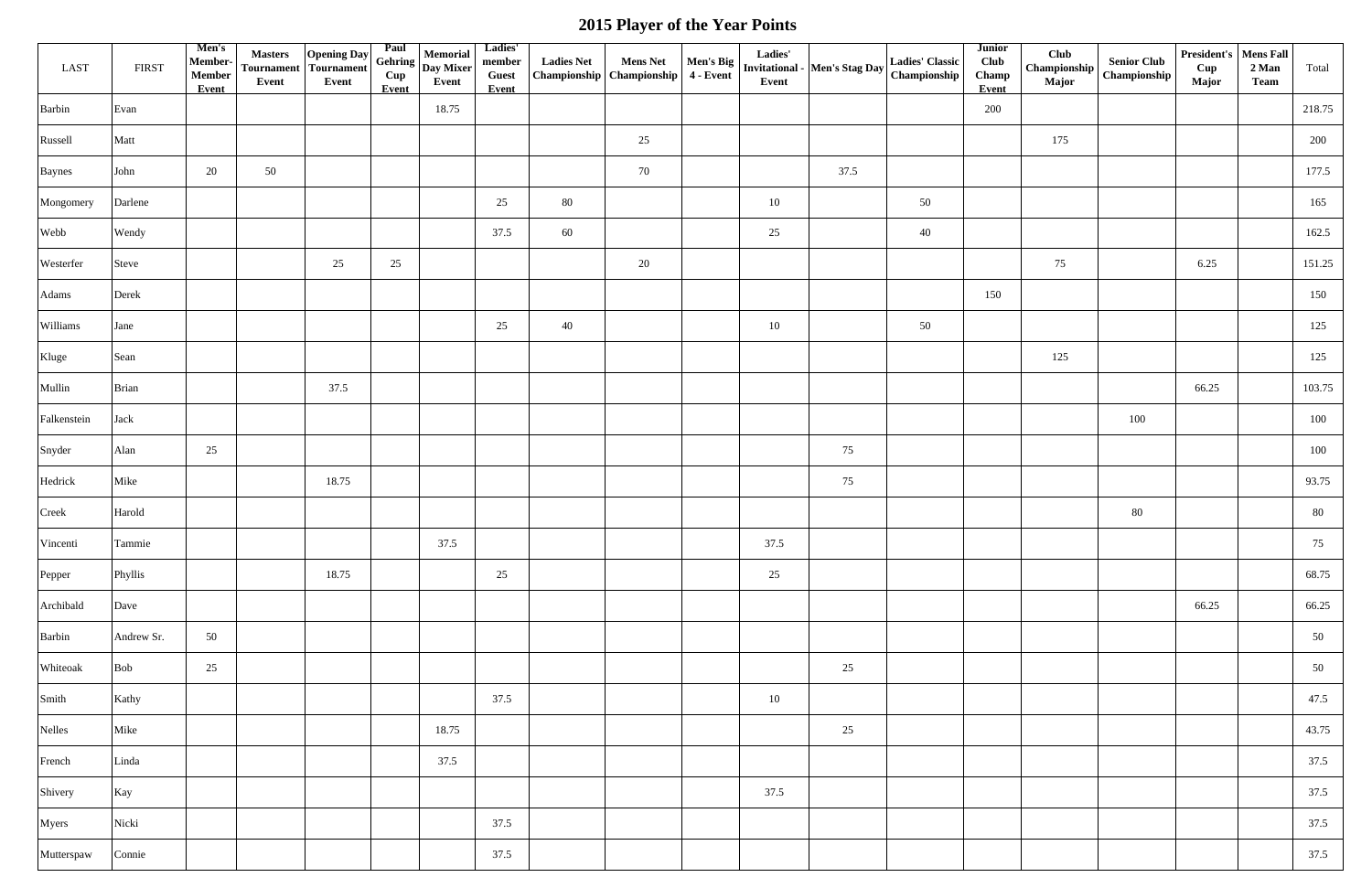| LAST        | <b>FIRST</b> | Men's<br>Member-<br>$\label{eq:em} \textbf{Member}$<br>Event | <b>Masters</b><br><b>Tournament</b><br>Event | <b>Opening Day</b><br>Tournament<br>Event | Paul<br>Cup<br>Event | Memorial<br>$\frac{1}{2}$ Gehring $\left  \frac{1}{2} \right $ Day Mixer<br>Event | Ladies'<br>member<br><b>Guest</b><br>Event | <b>Ladies Net</b> | <b>Mens Net</b><br>Championship   Championship   4 - Event | Ladies'<br>Event | $\left \begin{array}{c c} \textbf{Men's Big} & \textbf{Lquare} \\ \textbf{Invitational -} & \textbf{Men's Stage Day} \end{array}\right $ | <b>Ladies' Classic</b><br>Championship | <b>Junior</b><br><b>Club</b><br>Champ<br>Event | Club<br><b>Major</b> | <b>Senior Club</b><br>$\mid$ Championship $\mid$ Championship | President's   Mens Fall<br>Cup<br><b>Major</b> | 2 Man<br><b>Team</b> | Total |
|-------------|--------------|--------------------------------------------------------------|----------------------------------------------|-------------------------------------------|----------------------|-----------------------------------------------------------------------------------|--------------------------------------------|-------------------|------------------------------------------------------------|------------------|------------------------------------------------------------------------------------------------------------------------------------------|----------------------------------------|------------------------------------------------|----------------------|---------------------------------------------------------------|------------------------------------------------|----------------------|-------|
| haiber      | Evelyn       |                                                              |                                              |                                           |                      |                                                                                   |                                            |                   |                                                            | 37.5             |                                                                                                                                          |                                        |                                                |                      |                                                               |                                                |                      | 37.5  |
| Clarke      | Darlene      |                                                              |                                              |                                           |                      |                                                                                   |                                            |                   |                                                            | 37.5             |                                                                                                                                          |                                        |                                                |                      |                                                               |                                                |                      | 37.5  |
| Weldin      | Mary Jane    |                                                              |                                              |                                           |                      |                                                                                   |                                            |                   |                                                            | 37.5             |                                                                                                                                          |                                        |                                                |                      |                                                               |                                                |                      | 37.5  |
| Travis      | Connie       |                                                              |                                              |                                           |                      |                                                                                   |                                            |                   |                                                            | 37.5             |                                                                                                                                          |                                        |                                                |                      |                                                               |                                                |                      | 37.5  |
| Land        | Jackie       |                                                              |                                              |                                           |                      |                                                                                   |                                            |                   |                                                            | 37.5             |                                                                                                                                          |                                        |                                                |                      |                                                               |                                                |                      | 37.5  |
| Cherrington | <b>Bryan</b> |                                                              |                                              |                                           |                      | 25                                                                                |                                            |                   |                                                            |                  |                                                                                                                                          |                                        |                                                |                      |                                                               |                                                |                      | 25    |
| Fish        | Ron          |                                                              |                                              |                                           |                      | 25                                                                                |                                            |                   |                                                            |                  |                                                                                                                                          |                                        |                                                |                      |                                                               |                                                |                      | 25    |
| Yates       | Josh         |                                                              |                                              |                                           |                      | 25                                                                                |                                            |                   |                                                            |                  |                                                                                                                                          |                                        |                                                |                      |                                                               |                                                |                      | 25    |
| Yates       | Tim          |                                                              |                                              |                                           |                      | 25                                                                                |                                            |                   |                                                            |                  |                                                                                                                                          |                                        |                                                |                      |                                                               |                                                |                      | 25    |
| Kitchen     | Karen        |                                                              |                                              |                                           |                      |                                                                                   | 25                                         |                   |                                                            |                  |                                                                                                                                          |                                        |                                                |                      |                                                               |                                                |                      | 25    |
| Nelles      | Corey        |                                                              |                                              |                                           |                      | 18.75                                                                             |                                            |                   |                                                            |                  |                                                                                                                                          |                                        |                                                |                      |                                                               |                                                |                      | 18.75 |
| Dickson     | Debbie       |                                                              |                                              |                                           |                      |                                                                                   |                                            |                   |                                                            | 18.75            |                                                                                                                                          |                                        |                                                |                      |                                                               |                                                |                      | 18.75 |
| Rhodes      | Jackie       |                                                              |                                              |                                           |                      |                                                                                   |                                            |                   |                                                            | 18.75            |                                                                                                                                          |                                        |                                                |                      |                                                               |                                                |                      | 18.75 |
| Grillo      | Sally        |                                                              |                                              |                                           |                      |                                                                                   |                                            |                   |                                                            | 18.75            |                                                                                                                                          |                                        |                                                |                      |                                                               |                                                |                      | 18.75 |
| Babiarz     | Peggy        |                                                              |                                              |                                           |                      |                                                                                   |                                            |                   |                                                            | 18.75            |                                                                                                                                          |                                        |                                                |                      |                                                               |                                                |                      | 18.75 |
| Schnell     | Scott        |                                                              |                                              | 10                                        |                      |                                                                                   |                                            |                   |                                                            |                  |                                                                                                                                          |                                        |                                                |                      |                                                               | 6.25                                           |                      | 16.25 |
| Hart        | Ken          |                                                              |                                              |                                           |                      | 12.5                                                                              |                                            |                   |                                                            |                  |                                                                                                                                          |                                        |                                                |                      |                                                               |                                                |                      | 12.5  |
| Oconnell    | Tom          |                                                              |                                              |                                           |                      | 12.5                                                                              |                                            |                   |                                                            |                  |                                                                                                                                          |                                        |                                                |                      |                                                               |                                                |                      | 12.5  |
| Crigler     | Coleen       |                                                              |                                              |                                           |                      |                                                                                   |                                            |                   |                                                            | 12.5             |                                                                                                                                          |                                        |                                                |                      |                                                               |                                                |                      | 12.5  |
| Doordan     | Chris        |                                                              |                                              |                                           |                      |                                                                                   |                                            |                   |                                                            | 12.5             |                                                                                                                                          |                                        |                                                |                      |                                                               |                                                |                      | 12.5  |
| Wolf        | Janet        |                                                              |                                              |                                           |                      |                                                                                   |                                            |                   |                                                            | 12.5             |                                                                                                                                          |                                        |                                                |                      |                                                               |                                                |                      | 12.5  |
| Kluis       | Clara        |                                                              |                                              |                                           |                      |                                                                                   |                                            |                   |                                                            | 12.5             |                                                                                                                                          |                                        |                                                |                      |                                                               |                                                |                      | 12.5  |
| Mikulcik    | Steve        |                                                              |                                              |                                           |                      |                                                                                   |                                            |                   | 12.5                                                       |                  |                                                                                                                                          |                                        |                                                |                      |                                                               |                                                |                      | 12.5  |
| Layton      | Dave         |                                                              |                                              | 10                                        |                      |                                                                                   |                                            |                   |                                                            |                  |                                                                                                                                          |                                        |                                                |                      |                                                               |                                                |                      | 10    |
| Melfa       | Steve        |                                                              |                                              | 10                                        |                      |                                                                                   |                                            |                   |                                                            |                  |                                                                                                                                          |                                        |                                                |                      |                                                               |                                                |                      | 10    |